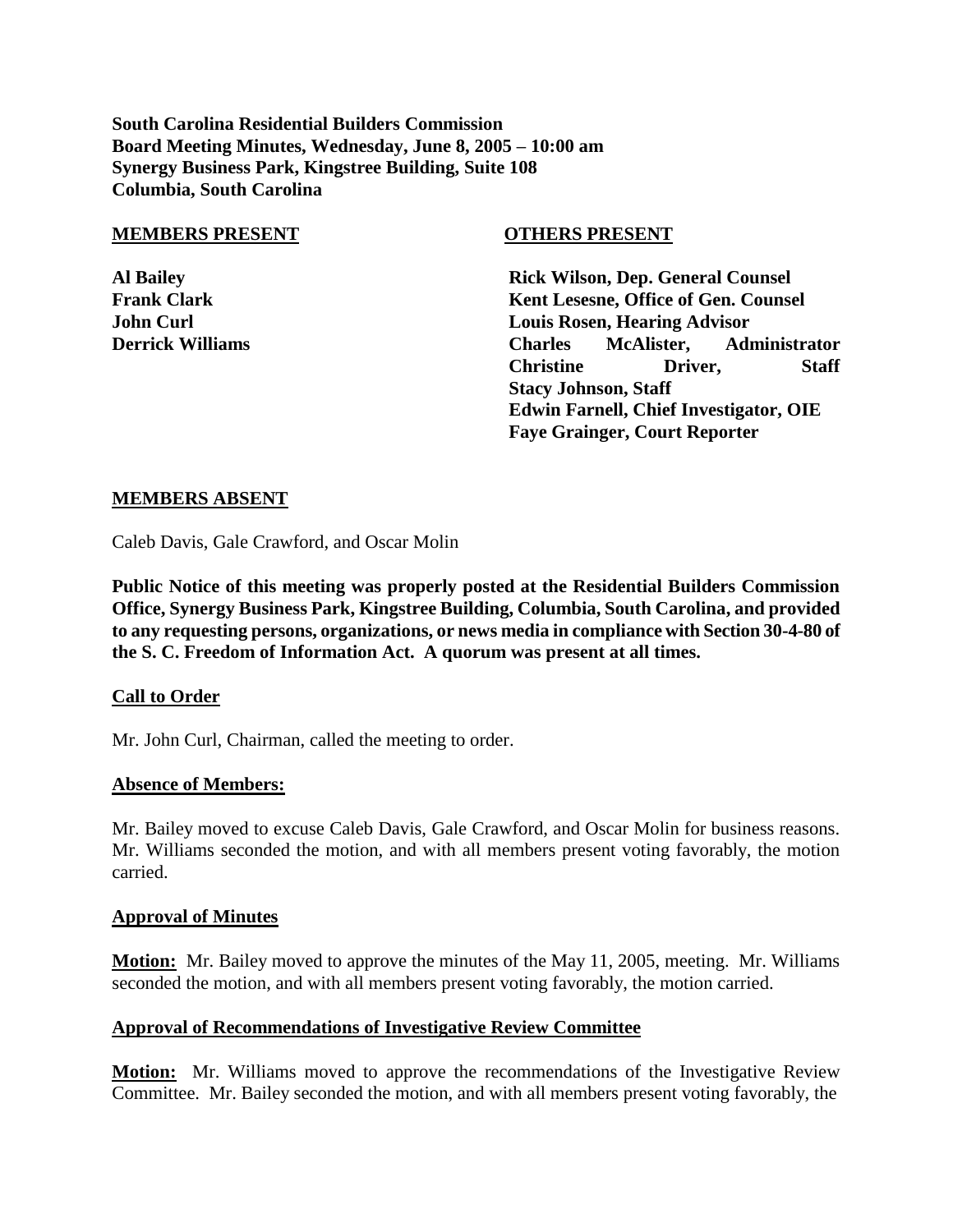### **South Carolina Residential Builders Commission Board Meeting Minutes, Wednesday, June 8, 2005 Page 2 of 6**

motion carried.

### **Approval of Recommendations of Administrative Hearing Officer/Bond Hearing**

**Motion:** Mr. Bailey moved to approve the recommendations of the Administrative Hearing Officer/Bond Hearing for Charles R. Thompson, James Rutledge, Matthew Burrell, George Lemacks, and Bryan Sligh. Mr. Williams seconded the motion, and with all members present voting favorably, the motion carried.

### **Approval of Recommendation of Administrator for Bond Claim**

**Motion:** Mr. Clark moved to approve the recommendation of the Administrator for Bond Claim for Sam Blaiss vs. George Lemacks in the amount of \$11,000.00. Mr. Williams seconded the motion, and with all members present voting favorably, the motion carried.

### **New Business**

None

### **Unfinished Business**

Mr. McAlister presented to the Commission proposed changes to the Residential Construction Standards to comply with Bill H3008, which Governor Sanford signed on March 21, 2005. Mr. McAlister recommended that the period of time that heating and air conditioning, plumbing, and electrical work be open to inspection for code violations should be reduced accordingly. Major structural damage is inspected for code violations during the first eight years. The Introduction to Standards changed to Applicable Building Codes.

The recommended changes are as follows:

# APPLICABLE TIME LIMITS

**The Commission, under normal conditions, will inspect for code violations during the time limits shown below. Contractor responsibility does not extend to items, which have been subject to owner neglect, modification, or abnormal use.**

**Defects in appliances, fixtures and heating/air conditioning equipment, properly installed by the contractor, shall be limited to the manufacturer's warranty.**

**South Carolina Residential Builders Commission**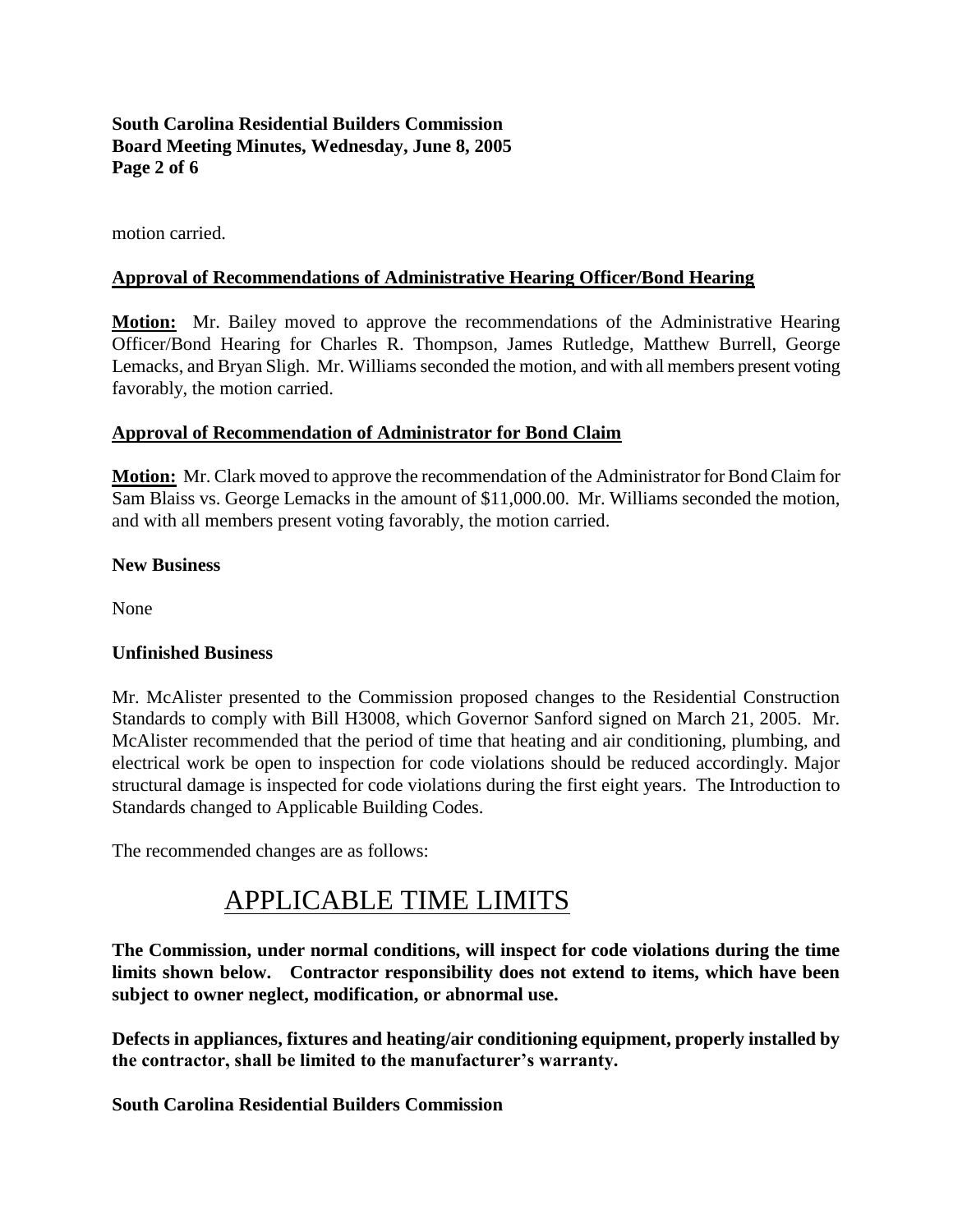### **Board Meeting Minutes, Wednesday, June 8, 2005 Page 3 of 6**

### **Nothing in this section creates a warranty or limits a warranty.**

The following classifications shall be open to inspection for code violations for the first twenty-four months:

- 1. Grading, fill and other site work
- 2. Masonry and concrete\*
- 3. Carpentry and wood products\*
- 4. Insulation
- 5. Moisture
- 6. Doors and windows
- 7. Finishes: paint, stain, wallpaper, carpet, tiles, flooring, etc.
- 8. Cabinets and countertops
- 9. Drywall and plaster
- 10. Roofing\*
- 11. Siding
- 12. Windows and skylights
- 13. Caulking and weather-stripping
- 14. Hardware

The following classifications shall be open to inspection for code violations for the first sixty months: **forty-eight months**

- 1. Heating and air conditioning
- 2. Plumbing
- 3. Electrical

Major structural damage, including structural damage to systems noted above by an asterisk\*, and buildings which are unsafe, unsanitary, do not provide adequate egress, constitute a fire hazard, or are otherwise dangerous to human life shall be inspected for code violations during the first ten years only. **eight years**

## INTRODUCTION TO STANDARDS

### **STRUCTURAL, MECHANICAL-PLUMBING, AND ELECTRICAL STANDARDS**

Building codes change from time to time. Applicable codes shall be the current codes at the time of construction or, in the case of locally adopted codes, the adopted codes at the time of construction. **South Carolina Residential Builders Commission**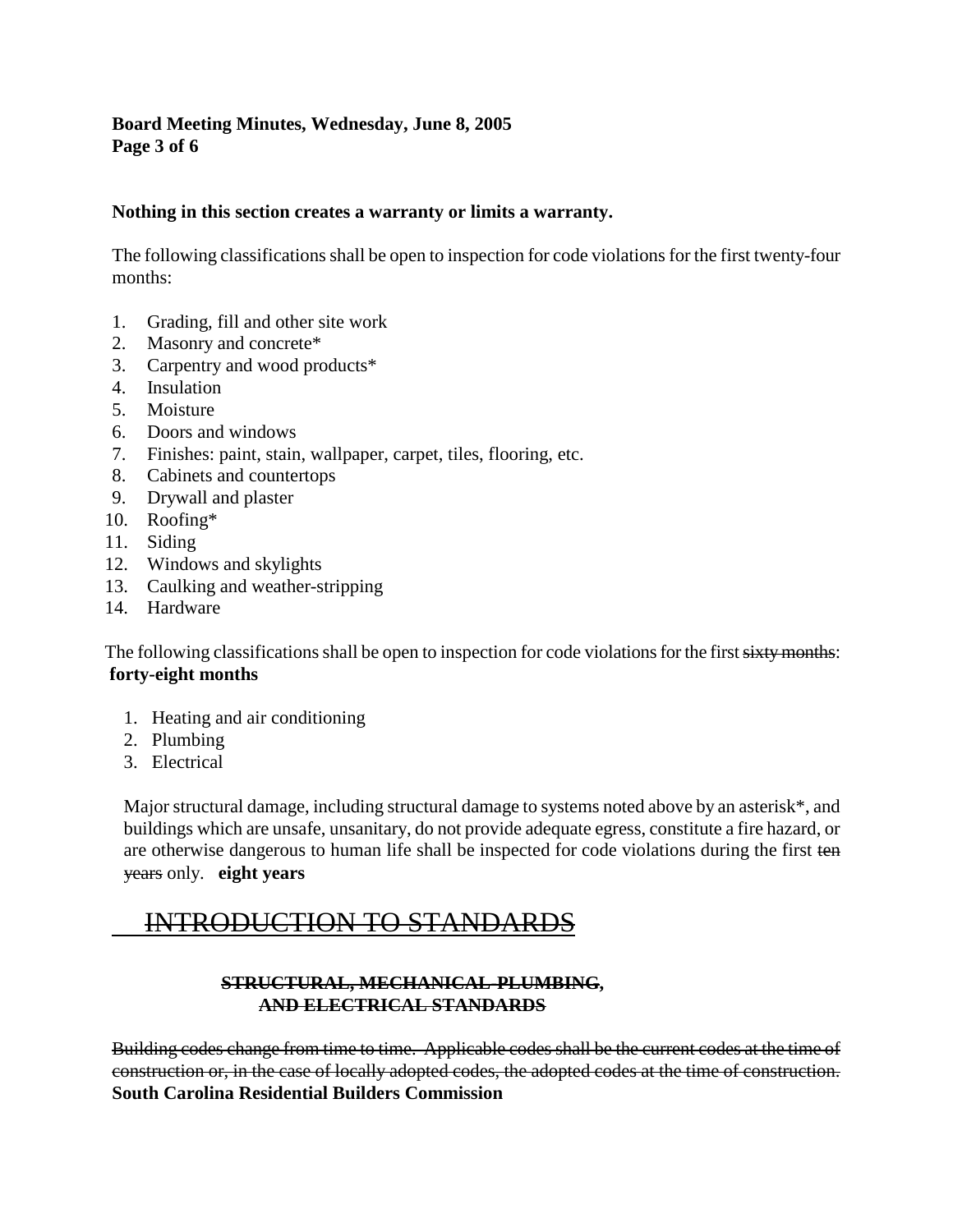### **Board Meeting Minutes, Wednesday, June 8, 2005 Page 4 of 6**

I. The structural, mechanical-plumbing, and electrical standards shall be those contained in the Building Code, Mechanical-Plumbing Code and Electrical Code regulating that respective construction in the area. Inspection by qualified inspectors of the governmental jurisdiction will provide evidence of compliance.

II. In the case where no Codes exist the following will apply:

 $(A)$  A combination of the following Model Codes to cover building, mechanical-plumbing, and electrical.

BUILDING CODES

CABO One and Two Family Dwellings Code

Southern Standard Building Code

### MECHANICAL CODES

The Standard Mechanical Code and the Standard Gas Code of the Southern Building Code Congress International

ELECTRICAL CODES

The National Electrical Code

(Other appropriate Southern, National, State or Federal Standard Codes, where applicable.)

# **APPLICABLE BUILDING CODES**

**Building codes change from time to time. For the purpose of these Standards, the building codes governing the structural, mechanical, plumbing, electrical, gas and energy requirements for new construction, that was adopted and in effect at the time the house was constructed, must be used to determine compliance. Inspection of specific components or systems by registered inspectors of the governmental authority having jurisdiction will provide evidence South Carolina Residential Builders commission Board Meeting Minutes, Wednesday, June 8, 2005**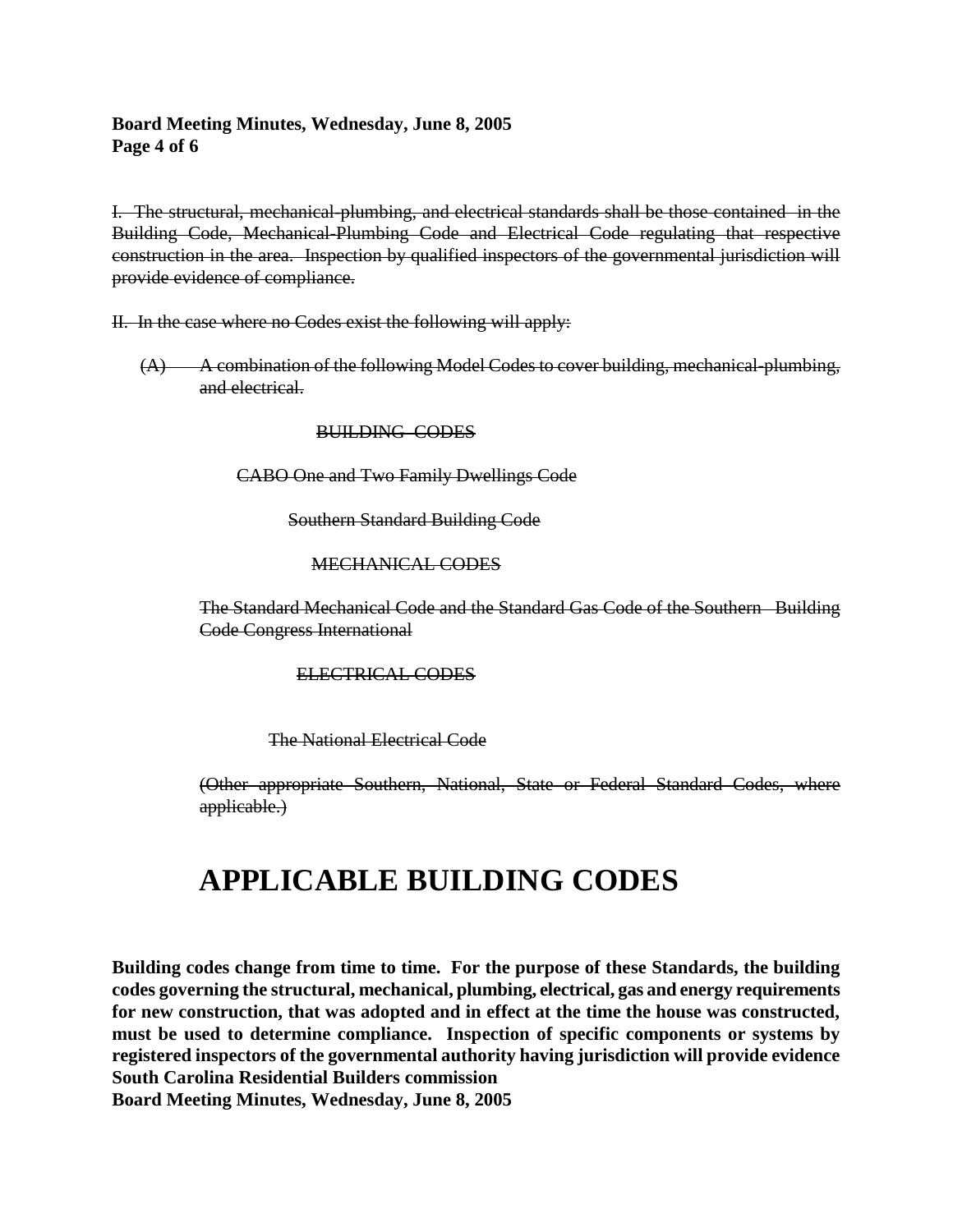**Page 5 of 6**

**of presumed compliance.**

**If building codes were not adopted and in effect at the time the house was constructed, the following will apply to all structural, mechanical, plumbing, electrical, gas and energy systems:**

- **1. If the house was constructed prior to July 1, 2002;**
	- **A. The 1995 edition of the CABO One and Two Family Dwelling and Model Energy Codes; or,**
	- **B. The 1997 edition of the Standard Building, Mechanical, Plumbing and Gas Codes, the 1996 edition of the National Electrical Code and the CABO Model Energy Code.**
- **2. If the house was constructed after July 1, 2002;**
	- **A. The edition of the International Residential Code adopted and in effect at the time construction was started.**

**Motion:** Mr. Williams moved to approve the changes to the Residential Construction Standards to comply with Bill H3008. Mr. Bailey seconded the motion, and with all members present voting favorably, the motion carried.

### **Adjournment**

There being no further business, the business meeting for June 8, 2005, concluded at 10:35 a.m.

The next scheduled Commission meeting will be held on July 13, 2005, at 10:00 a.m. at the Synergy Business Park, Kingstree Building, Room 108. (Note: Subject to Change)

### **Hearings**

Mr. John Curl called the hearings to order. Mr. Kent Lesesne represented the State.

| <b>Builder</b>       | Homeowner        | Case #   | Order                  |
|----------------------|------------------|----------|------------------------|
| <b>Melaine Burns</b> | Robert O. Daily  | 2004-583 | Continued              |
| Jeremy Overholt      | Darlene Medlock  | 2004-509 | Revoked, Fine \$5,000. |
| Jeremy Overholt      | William S. Lecoy | 2004-612 | Revoked, Fine \$5,000. |
| Jeremy Overholt      | Denise Woolner   | 2004-630 | Revoked, Fine \$5,000. |

**South Carolina Residential Builders Commission Board Meeting Minutes, Wednesday, June 8, 2005**